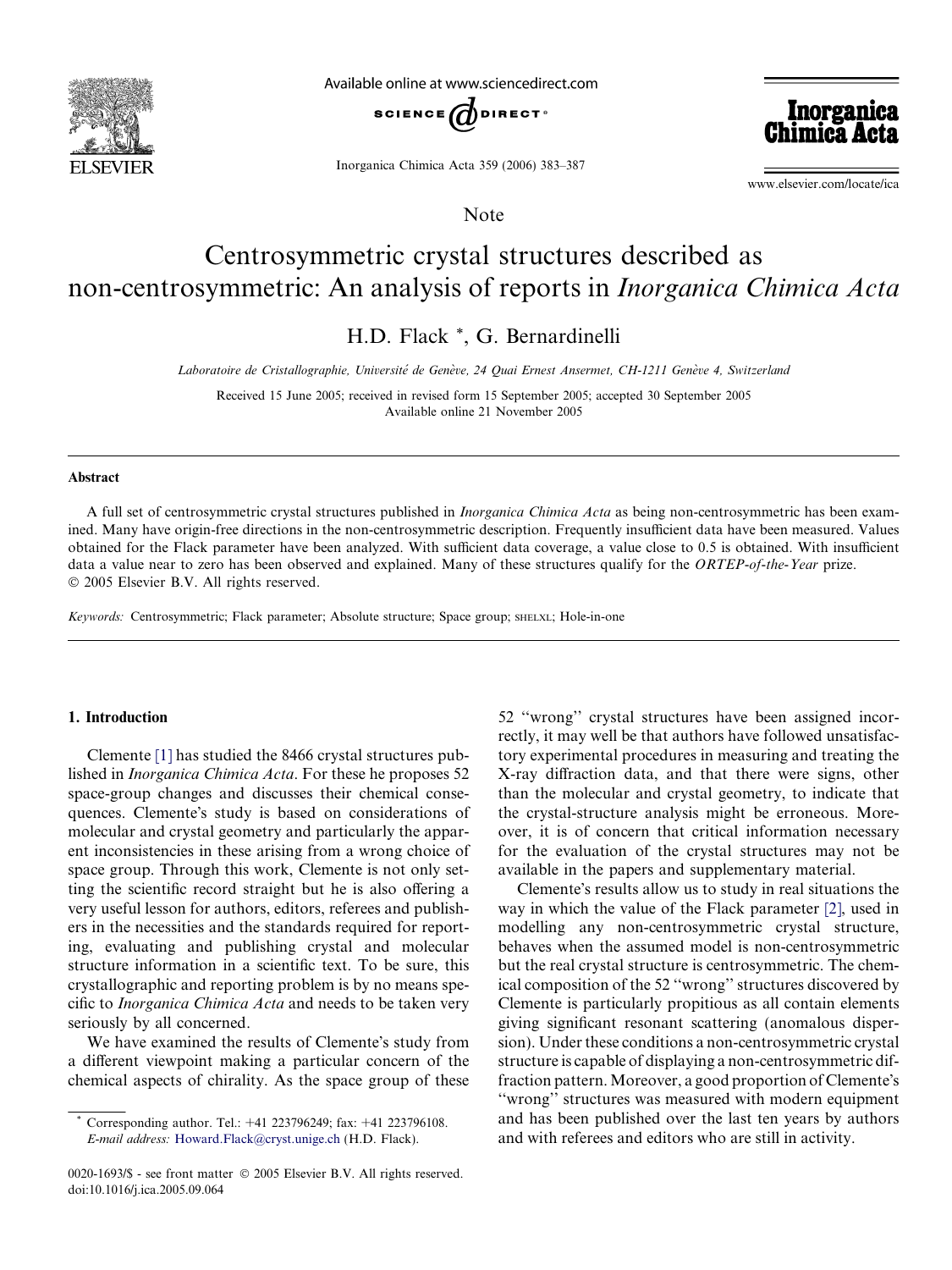# <span id="page-1-0"></span>2. Data gathering

We selected those 21 structures published after 1995 which Clemente [\[1\]](#page-4-0) found were better represented as being centrosymmetric than non-centrosymmetric. Referee 2 was most kind to draw our attention to three further structures published in Inorganica Chimica Acta but which had already published corrections (HICMUB [\[3\]](#page-4-0), NALCIM [\[4\]](#page-4-0), TOSSAV [4]) prior to Clemente's  $[1]$  study. Two of these three structures have been published after 1995 and have been selected for inclusion in our study. All of these structures contain chemical elements having significant resonant-scattering effects at the X-ray wavelengths used for the diffraction experiments. As sources of data, we used the papers as published in Inorganica Chimica Acta and any supplementary material (available for 16 out of 23 structures) freely available for download from the CIF archive of the Cambridge Crystallographic Data Centre (CCDC) [\[5\]](#page-4-0). Each paper was searched for the following strings of characters:  $\langle$ Flack $\rangle$ ,  $\langle$ absolute $\rangle$ ,  $\langle$ enantio $\rangle$ ,  $\langle$ CD $\rangle$ ,  $\langle$  (optical),  $\langle$  chiral $\rangle$  and  $\langle$  racem $\rangle$ . Values pertinent to this study are presented in Table 1. A "?" means that the corresponding value was not reported or could not be deduced from the data sources.

- The compounds are identified by their CSD 6-character Refcode and the complete literature reference to each compound may be found in [\[1,3,4\]](#page-4-0).
- Two aspects of the symmetry of the ''wrong'' model crystal structure are given in Table 1 in columns S and P. S indicates one of the three two-letter codes for crystal structures [\[6\]:](#page-4-0) NC non-centrosymmetric chiral crystal structure; NA non-centrosymmetric achiral crystal structure; CA centrosymmetric achiral crystal structure. P indicates the number of directions in which it is NOT possible to fix the origin of the (non-centrosymmetric) space group with respect to a symmetry element. In the rest of this paper, we will call these origin-free directions. This information is available in tables of the Euclidean normalizers of space groups [\[7\].](#page-4-0)
- The column *Absolute Structure* gives information from the least-squares refinement on the modelling of the absolute structure. x refers to the Flack parameter [\[2\].](#page-4-0)
- The column Friedel coverage gives a measure of the completeness of the diffraction intensity data with regard to inversion in the origin of reciprocal space. Reflections h  $k$  l and  $-h-k-l$  are called Friedel opposites. If for each value of  $h \, k \, l$ , the intensity of the Friedel opposite  $-h-k-l$  (or one symmetry-equivalent to it) has not been

Table 1 Data and refinement analysis of centrosymmetric structures refined as non-centrosymmetric

| Refcode       | S         | $\mathbf P$             | Absolute structure                                      | Friedel coverage | Refinement software |
|---------------|-----------|-------------------------|---------------------------------------------------------|------------------|---------------------|
| <b>NIGKAP</b> | NA        | $\overline{2}$          | $\gamma$                                                | $\mathbf{0}$     | <b>SIR CAOS</b>     |
| <b>TEWPUG</b> | NC        | 3                       |                                                         | 100              | SDP/VAX V 2.2       |
| LAGQEP        | NA        | $\overline{\mathbf{c}}$ |                                                         | $\boldsymbol{0}$ | XTAL3.2             |
| <b>MUJZAS</b> | NC        | 3                       |                                                         | $\boldsymbol{0}$ | XTAL3.4             |
| QARPUU        | NC        | 3                       |                                                         | $\boldsymbol{0}$ | <b>TEXSAN</b>       |
| <b>ABOSUF</b> | NC        | 3                       |                                                         | $\mathbf{0}$     | <b>TEXSAN</b>       |
| <b>XERJUZ</b> | NC        |                         |                                                         | $\mathbf{0}$     | SHELXTL PLUS        |
| <b>KARQUP</b> | NC        | 3                       |                                                         | $\overline{?}$   | <b>SHELXTL</b>      |
| <b>TOSSAV</b> | NA        | $\mathfrak{2}$          | $\overline{?}$                                          | 100              | <b>CRYSTAN</b>      |
| <b>BIPNAP</b> | <b>NA</b> | $\overline{\mathbf{c}}$ | $x = 0.00$                                              | $\mathbf{0}$     | <b>SHELXTL</b>      |
| <b>METBIW</b> | NA        | 2                       | $x = 0.00$                                              | 100              | SHELXL-93           |
| <b>QAFTEX</b> | NC        | $\mathfrak{Z}$          | $x = 0.00$                                              | 100              | SHELXTL-96          |
| QAFTIB        | NC        | 3                       | $x = 0.00$                                              | 100              | SHELXTL-96          |
| <b>XUQMAX</b> | <b>NA</b> | 1                       | $x = 0.38(4)$                                           | 100              | SHELXL-97           |
| <b>HOVQAK</b> | NC        | $\boldsymbol{0}$        | $x = 0.50(3)$                                           | 100              | SHELXL-93           |
| <b>UGARID</b> | NC        | $\boldsymbol{0}$        | $x = 0.46(12)$                                          | 100              | SHELXL-97           |
| <b>DIYGUN</b> | NC        | 3                       | $x = -0.14(5)$                                          | $\boldsymbol{0}$ | SHELXL-93           |
| <b>GOBHEK</b> | NA        | $\overline{\mathbf{c}}$ | $x = -0.04(5)$                                          | $\boldsymbol{0}$ | SHELXL-93           |
| <b>MIRLEE</b> | NC        | 1                       | $x = 0.08(7)$                                           | $\boldsymbol{0}$ | SHELXL-93           |
| <b>GUPZOG</b> | NA        | $\overline{\mathbf{c}}$ | $x = 0.11(7)$                                           | $\boldsymbol{0}$ | SHELXL-97           |
| <b>YEQDAZ</b> | NA        | $\overline{c}$          | $x = 0.059(11)$                                         | $\theta$         | SHELXL-97           |
| <b>NALCIM</b> | NC        | $\boldsymbol{0}$        | $x = 0.04(12)$<br>$x = 0.91(12)$ for inverted structure | $\sim$ 15        | <b>SHELXTL</b>      |
| <b>NIGGIT</b> | NC        | 1                       | $R+=3.42\%/R-=3.51\%$                                   | 100              | <b>CRYSTAN</b>      |

?, means no value is available for this datum.

In column 2, headed S; NC, non-centrosymmetric chiral; NA, non-centrosymmetric achiral.

In column 3, headed P, the number of origin-free directions is given.

In column 5, Friedel coverage is given in percent.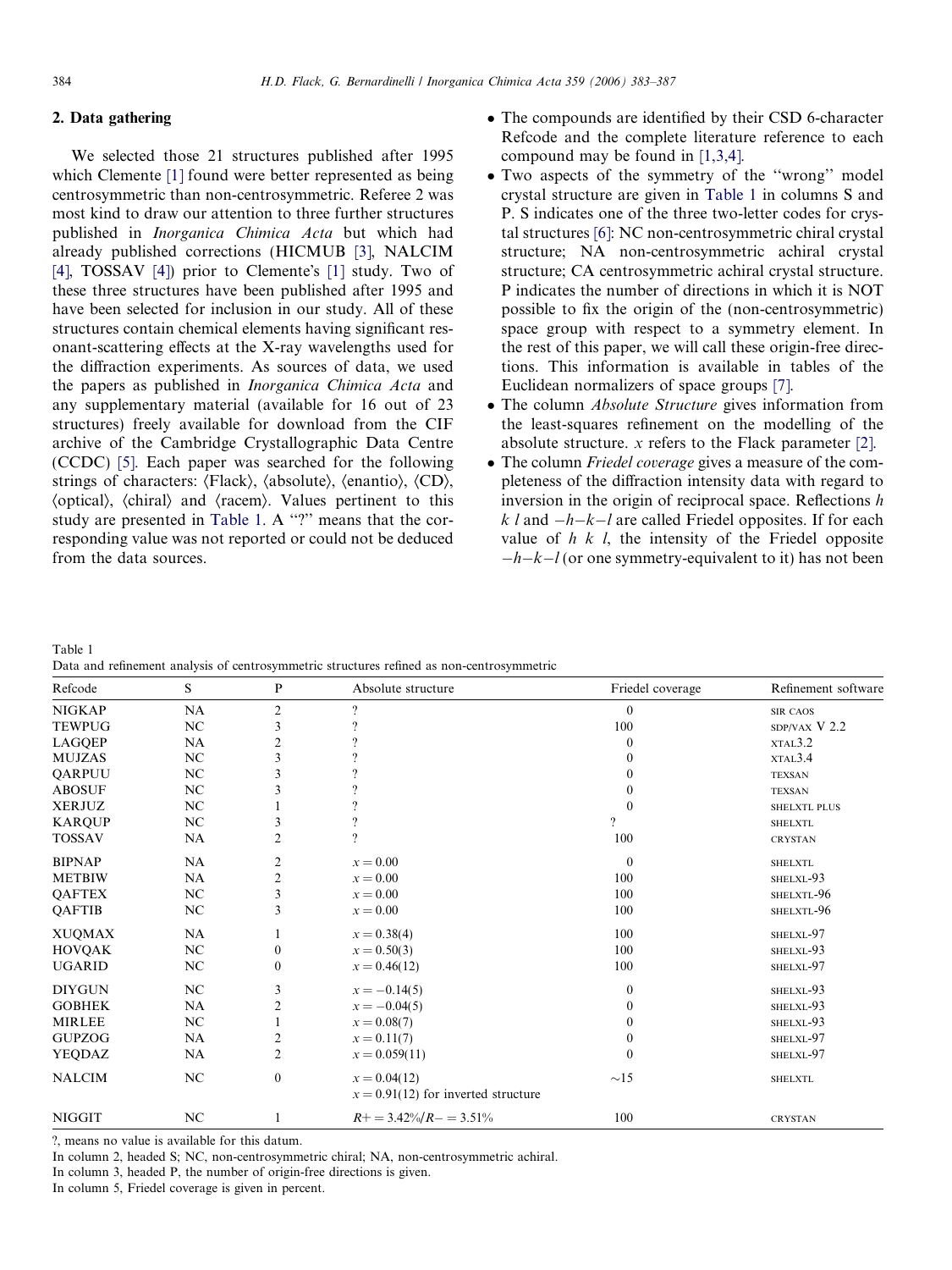measured, then the Friedel coverage is 0%. However, if for each value of  $h \, k \, l$ , both the reflection  $h \, k \, l$  and its Friedel opposite  $-h-k-l$  (or one symmetry-equivalent to it) have been measured then the Friedel coverage is 100%.

 The computer software used for the least-squares refinement.

#### 3. Data analysis

We shall start by some general comments on the contents of [Table 1](#page-1-0) and follow this up by detailed analyses of all classes of results.

Referring to the symmetry-related information of the "wrong" structure in columns 2 and 3, 'S' and 'P' of [Table](#page-1-0) [1,](#page-1-0) we note that there is about an equal chance that the ''wrong'' structure has been described as chiral or achiral, in comparison to the true crystal structure which is centrosymmetric and hence achiral. There are conditions limiting the ways in which achiral or chiral molecules can form achiral or chiral crystal structures [\[6\]](#page-4-0). Thus, it is very troubling to us that in no case did the report of the crystal structure in Inorganica Chimica Acta carry with it any information relating to the enantiopurity either of the bulk or the individual crystal used in the diffraction experiment [\[8\].](#page-4-0) We had high expectations of finding reports of physico-chemical measurements such as DSC, specific rotation of the optical activity, CD spectra and enantioselective chromatography. It is also the case that in general the ''wrong'' crystal structure has origin-free directions. As discussed more fully below, a crystal structure described with origin-free directions has more freedom to adapt to certain aspects of the diffraction pattern and it thus comes as no surprise that there is a preponderance of these in the ''wrong'' crystal structures.

None of the reports of the ''wrong'' crystal structures had an easily-accessible datum to quantify the Friedel coverage, although it was possible in all but one case to extract this value after some labour. Fifty-two percent of the ''wrong'' structures had a Friedel coverage of 0%. One cannot stress enough that it is good practice in structure analysis to measure at least one asymmetric region of reciprocal space and in particular for a structure presented as being non-centrosymmetric that the Friedel coverage be 100% if resonant scattering is significant. We will see the consequences of this lack of data completeness in the detailed analysis below.

Turning now to a more detailed analysis of [Table 1](#page-1-0), we note that for the set of 9 ''wrong'' structures (NIGKAP, TEWPUG, LAGQEP, MUJZAS, QARPUU, ABOSUF, XERJUZ, KARQUP, TOSSAV) representing 39% of the total, there is no report of any attempt to model the absolute structure of the crystal. Once again this is an important parameter for non-centrosymmetric structures showing significant resonant scattering and must be evaluated and reported in any such structure analysis [\[9,10\]](#page-4-0).

The set of four structures (BIPNAP, METBIW, QAF-TEX, QAFTIB) has the characteristic that each is reported with a Flack parameter of exactly zero without an associated standard uncertainty. Consequently the structure analysis used a fixed value of zero of the Flack parameter which was not subject to variation by leastsquares refinement. As all of these structures were analysed using the SHELXL refinement program [\[11\]](#page-4-0), the most likely explanation is that a TWIN command, without a BASF command, was given in the .ins instruction stream. This causes SHELXL to use a fixed value of  $x = 0.0001$  and to output a value of  $x = 0.00$  to the CIF at the end of the analysis. It is unsatisfactory to proceed in this way as the Flack parameter must be refined along with the other parameters [\[9,10\]](#page-4-0). So for the first 13 structures (56%) in [Table 1](#page-1-0), no attempt was made to determine the absolute structure. This is totally unsatisfactory.

For the next set of three structures (XUQMAX, HOV-QAK, UGARID) the determination and reporting is complete. Friedel coverage is 100%. The Flack parameter has been refined in each case and takes a value in the neighbourhood of 0.5 with small values of the standard uncertainties. This is what one might expect for a centrosymmetric structure treated as non-centrosymmetric with data of a Friedel coverage of 100%. The observed intensities within each Friedel pair are almost identical for a centrosymmetric structure, being exactly so if there are no systematic or statistical variations. The corresponding model intensities for any non-centrosymmetric structure are identical when  $x = 0.5$ . If observed intensities within Friedel pairs are nearly equal, a non-centrosymmetric least-squares refinement may achieve near-equality within Friedel pairs by simply moving close to a value of 0.5 for the Flack parameter. The three refinements in this set bear out this analysis. The full-matrix least-squares refinement of a centrosymmetric structure treated as non-centrosymmetric will lead to values of the Flack parameter close to 0.5 if the Friedel coverage is 100%. Conversely, a structure modelled as being non-centrosymmetric leading to a refined value of the Flack parameter close to 0.5 using data with a Friedel coverage of 100% may in fact be centrosymmetric. It should be noted however that  $x = 0.5$  corresponds to the real physical situation of a crystal which is a 50:50 twin by inversion of a truly non-centrosymmetric structure. Analysis of the atomic coordinates of the refined model permits the detection of additional symmetry operations allowing a twin to be distinguished from a centrosymmetric crystal structure.

The set of five structures (DIYGUN, GOBHEK, MIR-LEE, GUPZOG, YEQDAZ) is characterized by having origin-free directions, refined values of the Flack parameter near to zero with small standard uncertainties, Friedel coverage of 0% and refinement carried out with a version of SHELXL. At first sight, the values of the Flack parameter for this set of structures seem to indicate that one is dealing with nice single-domain crystals of truly non-centrosymmetric structures. Yet Clemente [\[1\]](#page-4-0) is definite that these structures are centrosymmetric. We hypothesize that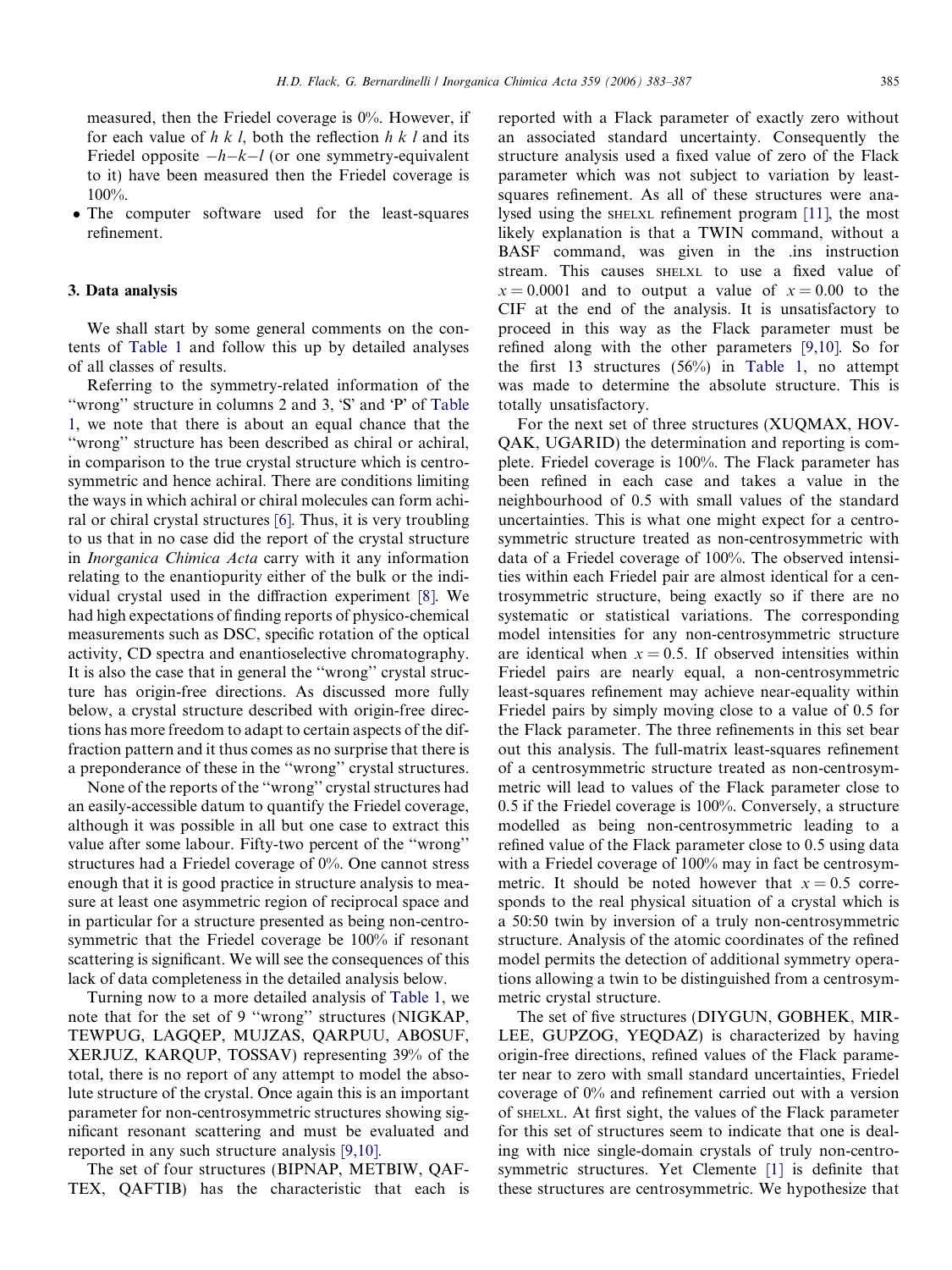if these structures had been refined against data with a Friedel coverage of 100%, the values of the Flack parameter would have been close to 0.5 as with the previous set of three structures. However, to understand how such confusing results could be obtained one needs some more background information. There is an effect discovered by Ueki et al. [\[12\]](#page-4-0) and quantified by McDonald and Cruickshank [\[13\]](#page-4-0) now known as the polar-dispersion error. Due to this effect one may observe appreciable apparent displacements in atomic coordinates. The effect manifests itself when there is significant resonant scattering, originfree directions, poor Friedel coverage and inverted models. Nowadays the polar-dispersion error manifests itself in full-matrix least-squares refinement by strong correlation between the Flack parameter and the atomic coordinates along the origin-free directions. To achieve full-matrix refinement of the Flack parameter in SHELXL one must include the TWIN/BASF commands in the .ins instruction stream [\[14\]](#page-4-0). However, this is not the default option and none of the users of SHELXL in [Table](#page-1-0) [1](#page-1-0) stated that they had used the TWIN/BASF commands. One is thus forced to suppose that with all five structures in this set the default hole-in-one option was operative. The latter is not a simultaneous full-matrix refinement of all parameters and works in the following way. In a hole-in-one SHELXL run, several cycles of least-squares refinement are undertaken with a FIXED value of zero for the Flack parameter varying all other structural parameters simultaneously. Then the structural parameters are fixed at their refined values and the Flack parameter alone is allowed to vary for one least-squares cycle only. The final values of the atomic coordinates correspond to a value of zero for the Flack parameter and subsequent runs of SHELXL necessarily start with the Flack parameter at zero. We can now understand what happens in the refinements of this set of five structures. During the refinement of the structural parameters with the Flack parameter fixed at zero, the atomic coordinates move around to minimize the weighted sum of squares. Since the Friedel coverage is zero, the atomic coordinates along the origin-free directions move to positions biased by the polar-dispersion-error effect which compensate the noncentrosymmetric part of the resonant-scattering contribution not found in the observed centrosymmetric reflection intensities. Only one member of each Friedel pair is present so the difference between this observed and its calculated intensity is diminished whereas the virtual difference for the Friedel opposite is increased. In the subsequent single refinement cycle of fixed atomic coordinates and variable Flack parameter, again the Friedel coverage of zero is crucial implying there is no information in the data forcing the model to take equal intensity values for Friedel opposites. Consequently the Flack parameter sticks close to its initial value of zero as clearly seen for the five structures in this set. We may also safely hypothesize that no attempt was made under the same conditions to refine using an inverted crystal structure as model. A

careful study of our analysis makes it clear that a Flack parameter near to zero for both the published crystal structure and the inverted one would be obtained. A value of the Flack parameter close to zero does not mean that the hole-in-one algorithm is not producing adverse effects.

NALCIM is in a class by itself and it would consequently be dangerous to draw too many conclusions. The unusual characteristics of this structure determination are that a small percentage (15%) of Friedel opposites has been measured, that there are no origin-free directions, and that the authors have nevertheless reported a ''refined'' value of x for the inverted structure which is close to  $1 - x$ , where x is the value of the Flack parameter for the non-inverted model. It seems the Friedel coverage is too low to pull the value of  $x$  towards 0.5. One cannot tell whether the authors refined the inverted structure in obtaining the value of  $x = 0.91(12)$ .

The final set contains only one structure NIGGIT. It uses a technique in vogue before the introduction of the Flack parameter. The structure has been refined to  $R = 3.42\%$ . As the model is non-centrosymmetric, the atomic coordinates move around to soak up small systematic and statistical non-centrosymmetric perturbations in the essentially centrosymmetric data. Using inverted coordinates (i.e., the inverted non-centrosymmetric model) without further refinement,  $R = 3.51\%$  is found. As the refinement has not been allowed to converge, this R factor is higher than the fully refined model.

# 4. Concluding remarks

In the structure analysis of a crystal presented as being non-centrosymmetric there is a real need to report and evaluate the following quantities:

- The Friedel coverage which should be close to 100%.
- The value of the Flack 1983 parameter [\[2\]](#page-4-0) and its standard uncertainty determined by full-matrix least-squares refinement. If the structure refinement has been undertaken using one of the versions of SHELXL [\[11\]](#page-4-0), fullmatrix refinement is achieved by using the TWIN/BASF command and the report must include a clear statement that this has been done [\[14\]](#page-4-0).

If the above conditions are fulfilled, a centrosymmetric structure refined as non-centrosymmetric will show a value of the Flack parameter close to 0.5. Moreover it is simple to detect some problems of data measurement and manipulation, and implementation of least-squares refinement of the Flack parameter, by carrying out a refinement on the inverted crystal structure under identical conditions to those used for the crystal structure. The sum of the Flack parameters of the two refinements should be exactly one. Full information on absolute-structure and absolute-configuration determination can be found in [\[9,10\].](#page-4-0)

Further storm clouds are forming on the horizon of incorrect crystal structures. As described at a recent ACA